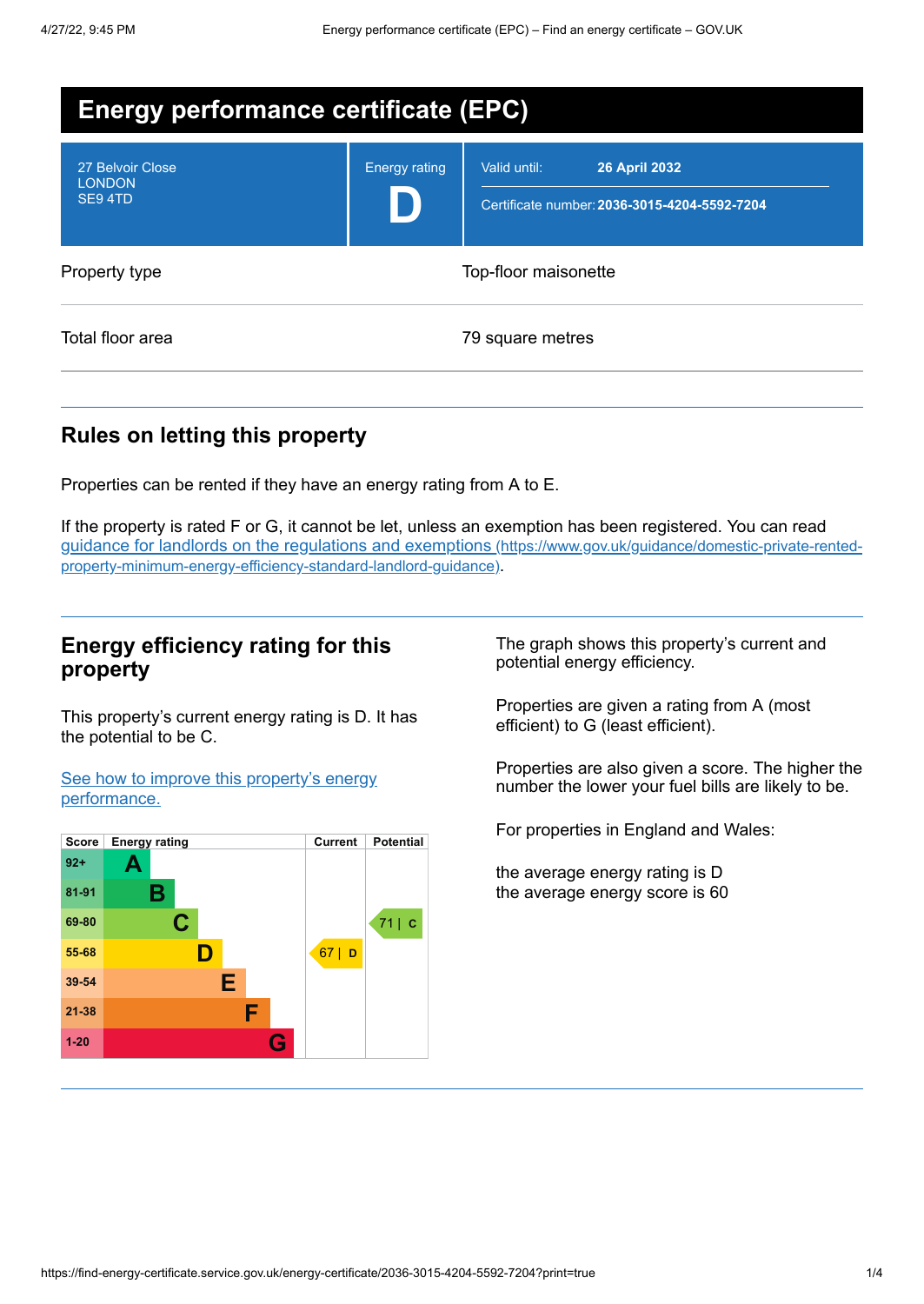# **Breakdown of property's energy performance**

This section shows the energy performance for features of this property. The assessment does not consider the condition of a feature and how well it is working.

Each feature is assessed as one of the following:

- very good (most efficient)
- good
- average
- poor
- very poor (least efficient)

When the description says "assumed", it means that the feature could not be inspected and an assumption has been made based on the property's age and type.

| <b>Feature</b>       | <b>Description</b>                       | Rating    |
|----------------------|------------------------------------------|-----------|
| Wall                 | Cavity wall, filled cavity               | Average   |
| Roof                 | Pitched, no insulation (assumed)         | Very poor |
| Window               | Fully double glazed                      | Average   |
| Main heating         | Boiler and radiators, mains gas          | Good      |
| Main heating control | Programmer, no room thermostat           | Very poor |
| Hot water            | From main system                         | Good      |
| Lighting             | Low energy lighting in all fixed outlets | Very good |
| Floor                | (another dwelling below)                 | N/A       |
| Secondary heating    | None                                     | N/A       |

#### **Primary energy use**

The primary energy use for this property per year is 220 kilowatt hours per square metre (kWh/m2).

| <b>Environmental impact of this</b><br>property                                                        |                 | This property produces                                                                                                                                                                   | 3.1 tonnes of CO2 |
|--------------------------------------------------------------------------------------------------------|-----------------|------------------------------------------------------------------------------------------------------------------------------------------------------------------------------------------|-------------------|
| This property's current environmental impact<br>rating is D. It has the potential to be C.             |                 | This property's potential<br>production                                                                                                                                                  | 2.6 tonnes of CO2 |
| Properties are rated in a scale from A to G<br>based on how much carbon dioxide (CO2) they<br>produce. |                 | By making the recommended changes, you<br>could reduce this property's CO2 emissions by<br>0.5 tonnes per year. This will help to protect the<br>environment.                            |                   |
| Properties with an A rating produce less CO2                                                           |                 |                                                                                                                                                                                          |                   |
| than G rated properties.<br>An average household<br>produces                                           | 6 tonnes of CO2 | Environmental impact ratings are based on<br>assumptions about average occupancy and<br>energy use. They may not reflect how energy is<br>consumed by the people living at the property. |                   |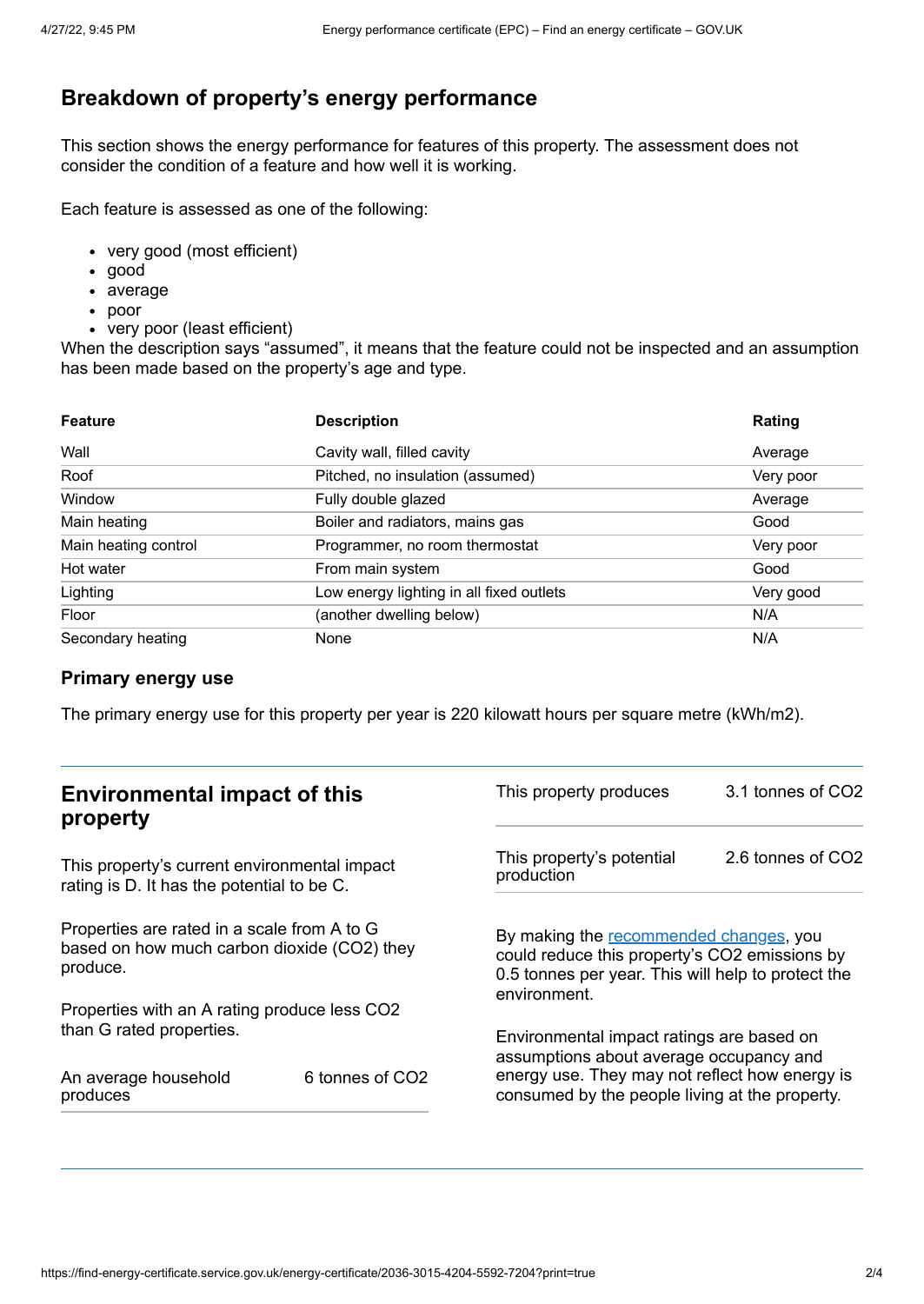# <span id="page-2-0"></span>**Improve this property's energy performance**

By following our step by step recommendations you could reduce this property's energy use and potentially save money.

Carrying out these changes in order will improve the property's energy rating and score from D (67) to C (71).

| <b>Step</b>                                    | <b>Typical installation cost</b> | <b>Typical yearly saving</b> |
|------------------------------------------------|----------------------------------|------------------------------|
| 1. Heating controls (room thermostat and TRVs) | £350 - £450                      | £81                          |

#### **Paying for energy improvements**

Find energy grants and ways to save energy in your home. [\(https://www.gov.uk/improve-energy-efficiency\)](https://www.gov.uk/improve-energy-efficiency)

## **Estimated energy use and potential savings**

| Estimated yearly energy<br>cost for this property | £671 |
|---------------------------------------------------|------|
| Potential saving                                  | £81  |

The estimated cost shows how much the average household would spend in this property for heating, lighting and hot water. It is not based on how energy is used by the people living at the property.

The potential saving shows how much money you could save if you complete each [recommended](#page-2-0) step in order.

For advice on how to reduce your energy bills visit Simple [Energy](https://www.simpleenergyadvice.org.uk/) Advice

[\(https://www.simpleenergyadvice.org.uk/\)](https://www.simpleenergyadvice.org.uk/).

#### **Heating use in this property**

Heating a property usually makes up the majority of energy costs.

#### **Estimated energy used to heat this property**

| Space heating | 7305 kWh per year |
|---------------|-------------------|
| Water heating | 2653 kWh per year |

## Potential energy savings by installing insulation

| Type of insulation | Amount of energy saved |
|--------------------|------------------------|
| Loft insulation    | 4434 kWh per year      |